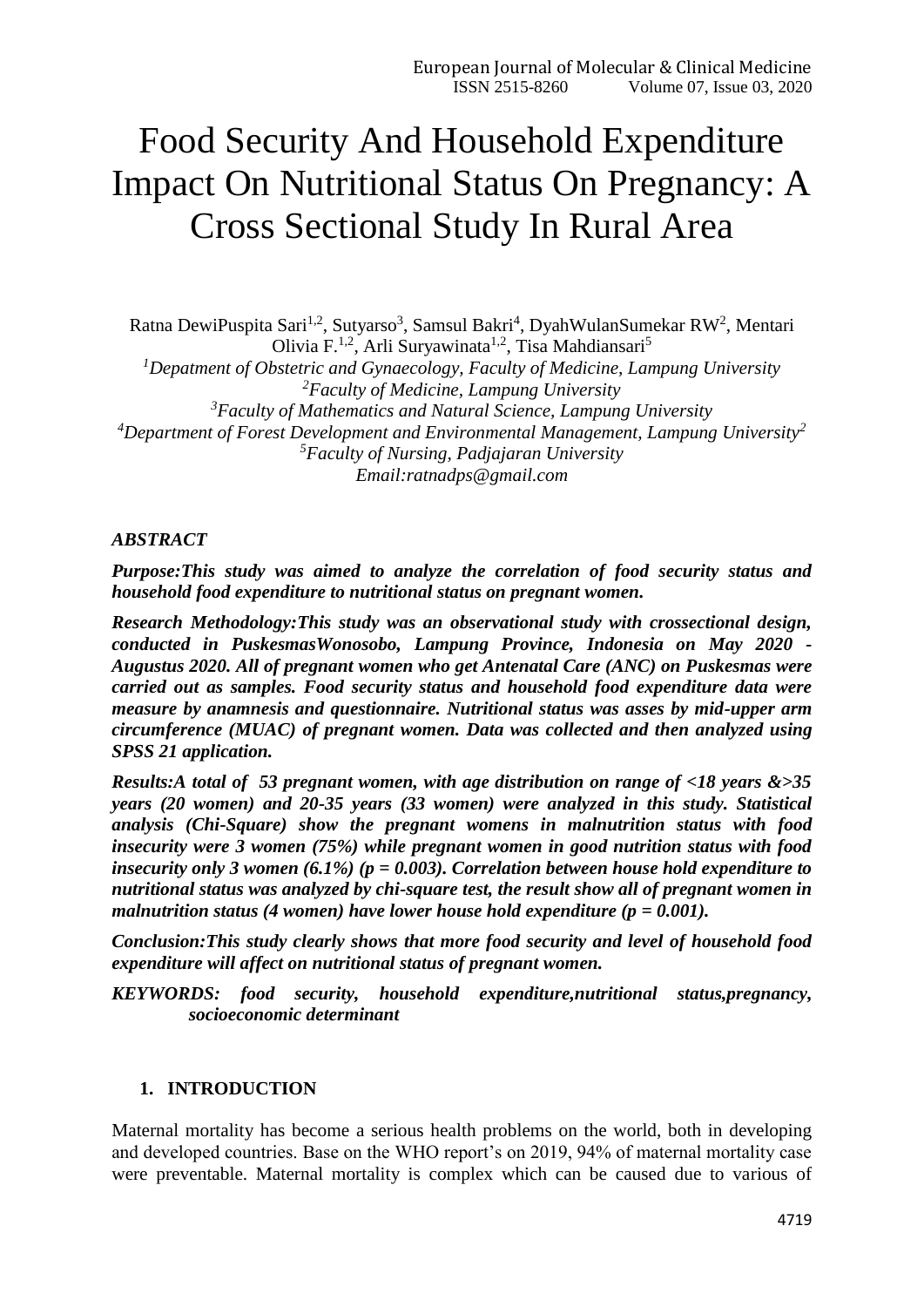medical and non-medical factors. The identification of which factor to contribute maternal mortality was important efforts to reduce MMR(McCarthy & Maine, 1992; WHO, 2019).

Maternal health status is one of close/direct determinant to maternal death caused. One of good maternal health status indicator can be reflected by nutritional status among the pregnancy. Nutritional status on pregnancy was the indicator of fulfilling nutrition for pregnant women. Nutrition on pregnancy was important for maternal herself and the development of fetus. Food demands not only base on proportions but also should determined on the quality of the nutrients contained. Nutritional problems in pregnant women are one of the main focuses in efforts to reduce the Maternal Mortality Rate (MMR). The nutritional status of pregnant women can be influenced by the socioeconomic conditions and health conditions of the pregnant women during pregnancy.

Based on the Food and Agriculture Organization (FAO), food security is the result of food availability, food access, utilization and stability (FOA, 2006). Food security existswhen all people, at all times, have physical and economic access to sufficient, safe and nutritious food that meets their dietary needs and food preferences for an active and healthy life (FAO et al., 2020). In 2015, 195 nations agreed with the United Nation to achieve Sustainable Development Goals (SDGs) by 2030, one of them is zero hunger. However, the incidence of people who suffering from hunger was increased. It was estimated  $\pm$  690 million people (8.9% of the world population) are hungry, with 381 million undernourished people are found in Asia. Current COVID-19 pandemic could increase the risk of people who suffering from acute hunger to 130 million people(United Nation, 2020).



Figure 1: The Distribution of World Hunger in 2019 and its Prediction in 2030 *Source : FAO*

Food security and nutritional status are closely related, most studies found a strong corellation between food insecurity and the risk of underweight in developing country (Ghattas, 2014). A research in India showed poor nutritional status on preconception women and anemia was more frequent in low-socioeconomic and food insecure population (Mastiholi et al., 2018). A study in Indonesia found most respondents experienced food insecurity has a higher risk of Chronic Energy Deficiency (CED) (Wulansari, 2020) and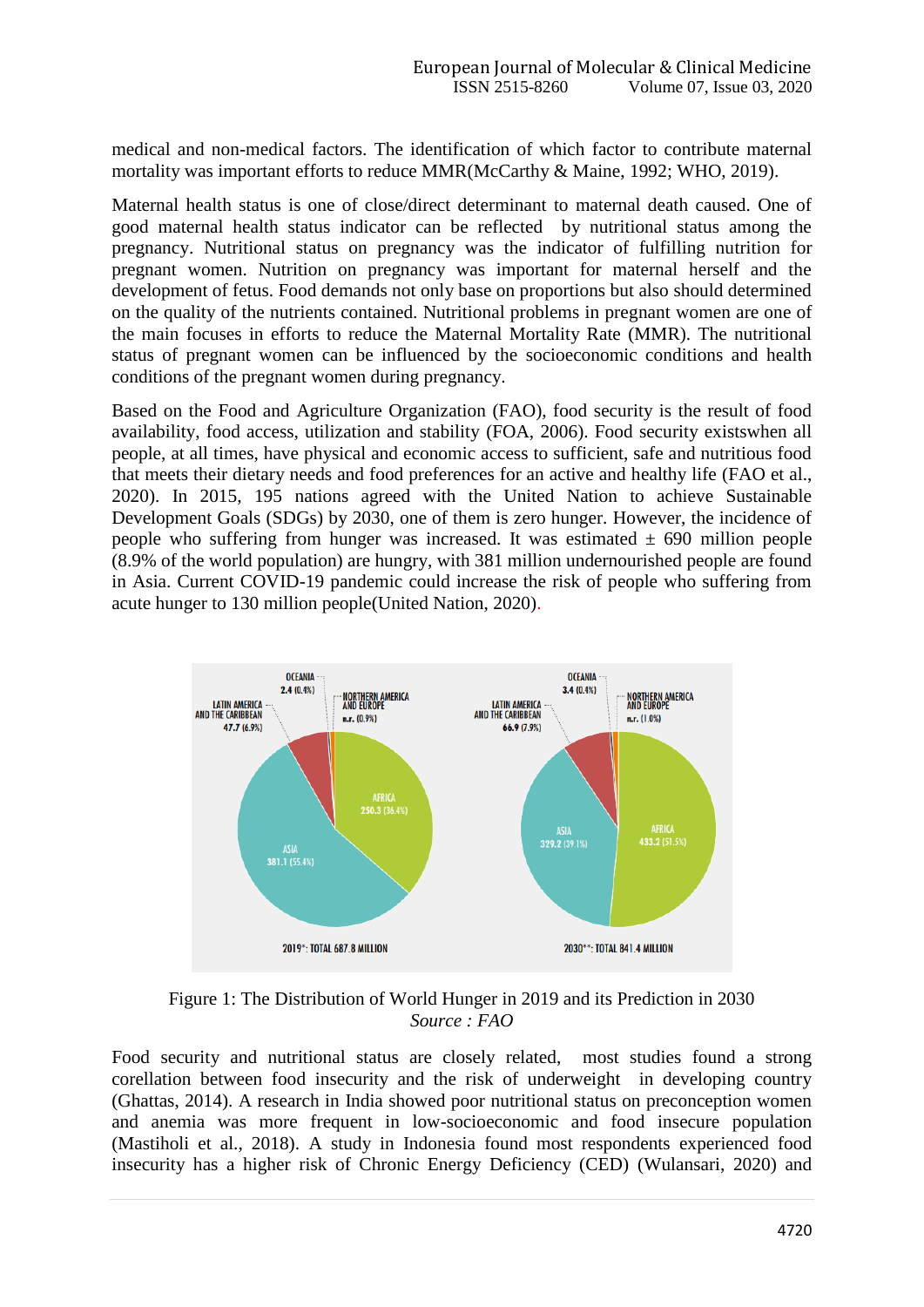another study by (Nurdini & Mahmudiono, 2020)also showed a significant corellation between food insecurity and the risk of anemia in pregnant women.

The quality of life of newborns depends on maternal nutrional status. During pregnancy, women need an adequate intake of energy, protein, vitamins and minerals. Most countries in Saharan Africa, South-Central and South-East Asia the prelavelance of maternal undernutrition is relatively high (WHO Reproductive Health Library, 2016). Based on national data of Indonesia from Basic Health Research in 2018 the prevalence of pregnant women with CED is 17.3%, and the prevalence of pregnant women with CED in Lampung Province is 13.6% (Balitbangkes, 2019). This study was aimed to assess the food security status, household food expenditure and nutritional status among pregnant women of Tanggamus, Lampung Province, Indonesia.



Figure 2: Distinctions and overlaps between hunger, food insecurity, nutrition insecurity and undernutrition Source : Benson, 2005

## **2. RESEARCH METHODOLOGY**

This study was an observasional study with cross sectional design. The study was conducted on May 2020 - August 2020. The sample used in this study was collected with non probabilitysampling using total sampling technique. A total of 53 pregnant women in Puskesmas (public heatlh center) Wonosobo, Lampung, Indonesia were analyze. The data of food security status was obtained by questionnairs and classified by food secure and food insecure. Household food expenditure was obtained by questionnairs and classified as sufficient : < Rp. 556.899,00 and not sufficient  $\geq$  Rp. 556.899,00 based on Central Bureau of Statistics of Indonesia (BPS, 2019). Nutritional status was obtained by physical examination using Mid-Upper Arm Circumference (MUAC) based on ministry of health of Indonesia classifed as underweight (MUAC =  $\leq$ 23.5 cm) and normal (MUAC > 23.5 cm) (Depkes RI, 1994).

Respondents characteristic; household food expenditure, food securitry status and nutritional status were presented as descriptive statistics. Bivariate analyze used Chi-square tests to define the correlation between food security and household food expenditure to nutritonal status with significance level of  $p=0.05$ . Data was being input in microsoft excel and analyzed by SPSS version 21.0.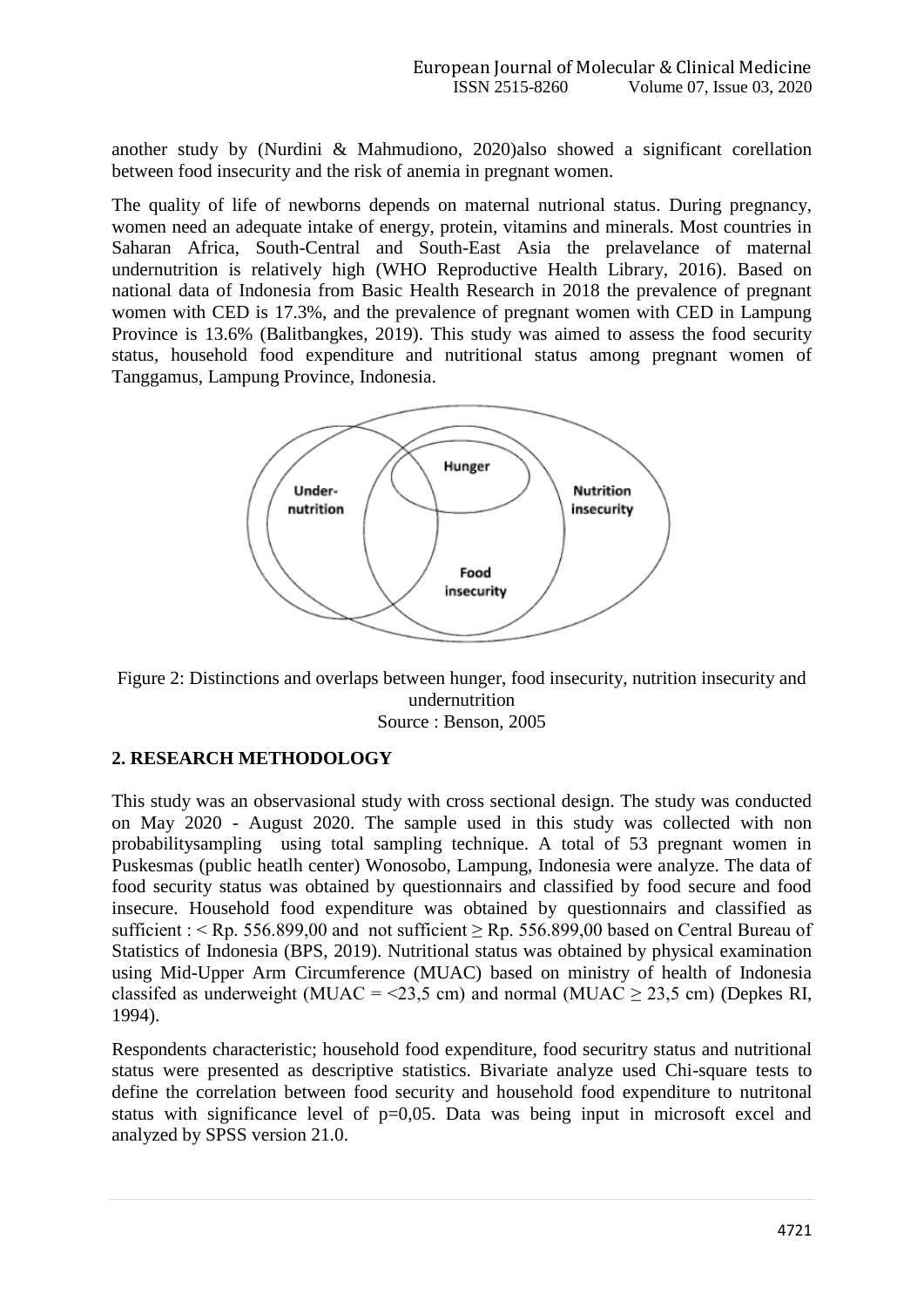## **3. RESULTS**

The total sample were enrolled in this study were 53 pregnant women. The majority of respondents are between age ranged 20-35 years (62,3%). Based on education data, more than a half of respondents had low education level (Primary School (13.2%) and Junior High School (37.7%)), while 25% of pregnant women have graduated by Senior High School and only 1,9% was graduaten from University. 41 of pregnant women (77.4%) were unemployment and 22.6% of respondents had a job, the majority of them worked as domesticworkers. Pregnant women which enrolled in this study were 2 pregnant women on first trimester (3.8%), 16 pregnant women on the second trimester (30.2%), and the others are on the third trimester. The majority of pregnant women in this study have food secure status (44 pregnant women ; 88,7%) while 81,1% of pregnant women had sufficient household food expenditure. The nutrtitional status of pregnant women majority have good nutritional status (92,5%) with 7,5% were underweight.

| Table 1:                                                                                  |
|-------------------------------------------------------------------------------------------|
| Characteristic, food security, household food expenditure and mid-upper arm circumference |
| of pregnant women                                                                         |

| <b>Variables</b>                  | or prognam women<br>n | Percentage $(\% )$ |
|-----------------------------------|-----------------------|--------------------|
| Age                               |                       |                    |
| $<$ 18 years & > 35 years         | 20                    | 37.7               |
| $20-35$ years                     | 33                    | 62.3               |
| <b>Education</b>                  |                       |                    |
| <b>Primary School</b>             | 7                     | 13.2               |
| Junior High School                | 20                    | 37.7               |
| Senior High School                | 25                    | 47.2               |
| University/College degree         | 1                     | 1.9                |
| <b>Job Status</b>                 |                       |                    |
| Unemployment                      | 41                    | 77.4               |
| Employee                          | 12                    | 22.6               |
| <b>Gestational Age</b>            |                       |                    |
| <b>First Trimester</b>            | $\overline{2}$        | 3.8                |
| <b>Second Trimester</b>           | 16                    | 30.2               |
| Third trimester                   | 35                    | 66.0               |
| <b>Food Security</b>              |                       |                    |
| Food Insecure                     | 6                     | 11.3               |
| Food Secure                       | 47                    | 88.7               |
| <b>Household Food Expenditure</b> |                       |                    |
| Not Sufficient                    | 10                    | 18.9               |
| Sufficient                        | 43                    | 81.1               |
| <b>Nutritional Status (MUAC)</b>  |                       |                    |
| Underweight (MUAC = $<$ 23,5)     | 4                     | 7.5                |
| Normal (MUAC = $\geq$ 23,5)       | 49                    | 92.5               |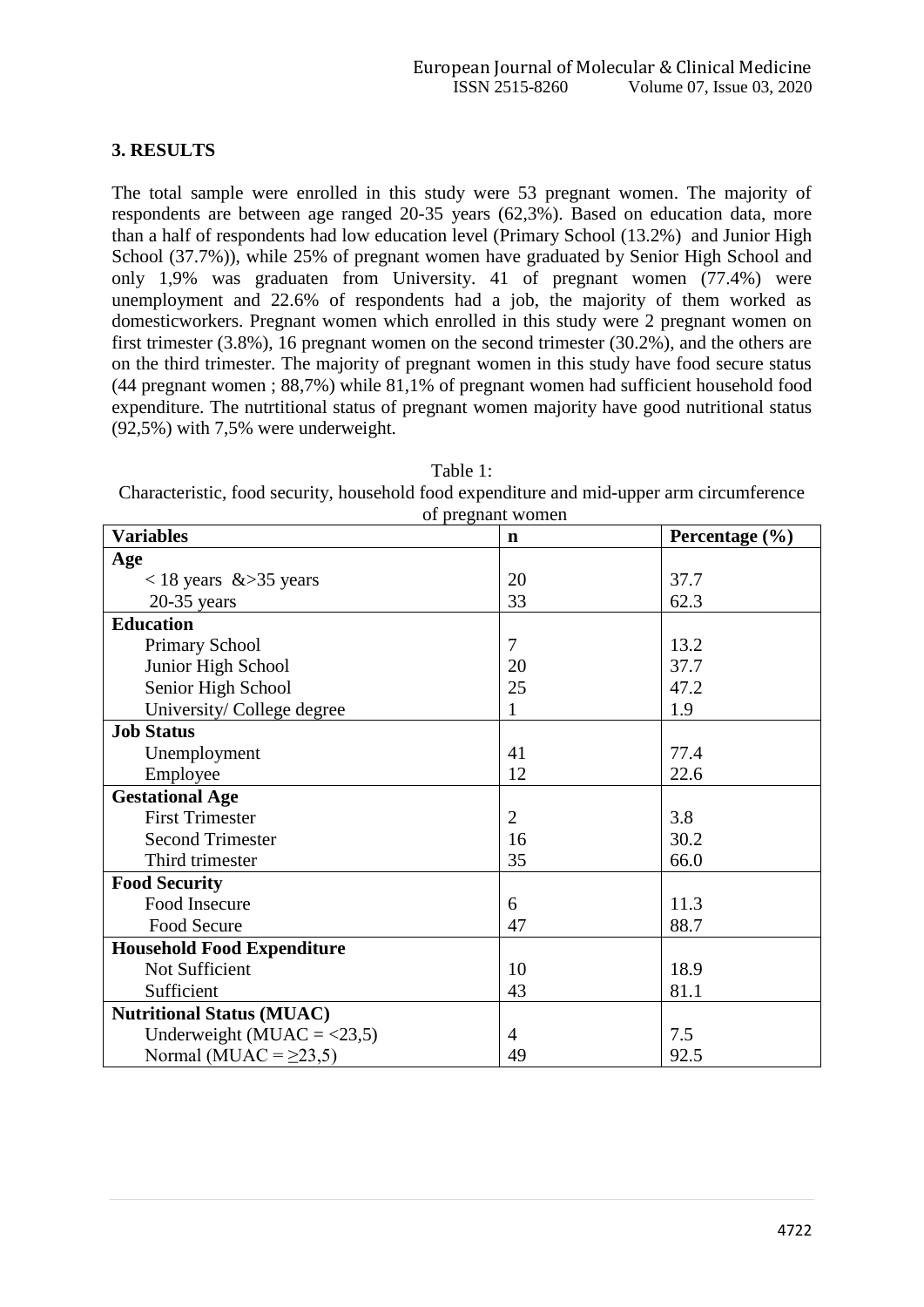|                      | <b>Nutritional Status (MUAC)</b> |                                       |        |       |         |  |
|----------------------|----------------------------------|---------------------------------------|--------|-------|---------|--|
| <b>Food Security</b> | Underweight                      |                                       | Normal |       | P value |  |
|                      |                                  | $(<23,5$ cm)<br>$(223, 5 \text{ cm})$ |        |       |         |  |
|                      | n                                | %                                     |        | $\%$  |         |  |
| Food Insecure        |                                  | 75.0                                  |        | 6.1   |         |  |
| Food Secure          |                                  | 25.0                                  | 46     | 93.9  | 0.003   |  |
| Total                |                                  | 100.0                                 |        | 100.0 |         |  |

Table 2: The correlation between food security and nutritional status of pregnant women

#### Table 3:

The correlation between household food expenditure and nutritional status of pregnantwomen

|                          | <b>Nutritional Status (MUAC)</b> |       |                       |       |         |
|--------------------------|----------------------------------|-------|-----------------------|-------|---------|
| <b>Household</b><br>Food | Underweight<br>$(<23.5$ cm)      |       | Normal                |       |         |
| <b>Expenditure</b>       |                                  |       | $(223, 5 \text{ cm})$ |       | P value |
|                          | n                                | $\%$  |                       | $\%$  |         |
| No Sufficient            |                                  | 100.0 |                       | 12.2  | 0.001   |
| Sufficient               |                                  |       | 43                    | 87.8  |         |
| Total                    |                                  | .00.0 | 49                    | 100.0 |         |

Statistical analysis (Chi-Square) results show the pregnant womens in malnutrition status with food insecurity were 3 women (75%) while pregnant women in good nutrition status with food insecurity only 3 women (6.1%) ( $p = 0.003$ ). Correlation between house hold expenditure to nutritional status was analyzed by chi-square test, the result show all of pregnant women in malnutrition status (4 women) have lower house hold expenditure ( $p =$ 0.001).

## **4. DISCUSSIONS**

Nutritional status is an important aspect to determine whether a pregnant womanwould through her pregnancy without any significant problems. Nutritional issues among pregnancy will have an impact to the health status for mothers and babies as well as the quality of the outcomes due to chronic energy deficiencies (CED) issues among pregnancy. Chronic Energy Deficiencies (CED) on pregnancyneed more attention due to the outcomes of pregnant issues like low birth weight. The CDE case on pregnancy is an indicator forIndonesian Ministry of Health performance which annually evaluated, with expected to decrease the percentage of CDE on pregnant women by 1.5% every year(Directorate General of Public Health: Ministry of Health, 2018).

This study shows that percentage of pregnant women with underweight status at working area of WonosoboPublic Health Center is still quite high (7.5%) when compared to WHO which targets the CED incidence rate <5%, but the incidence rate in this study categorized at low when compared to the national target in 2019 by 18.2 % of total pregnancy. The CED on pregnant women is thought to be due to a deficit in energy consumption. In addition, the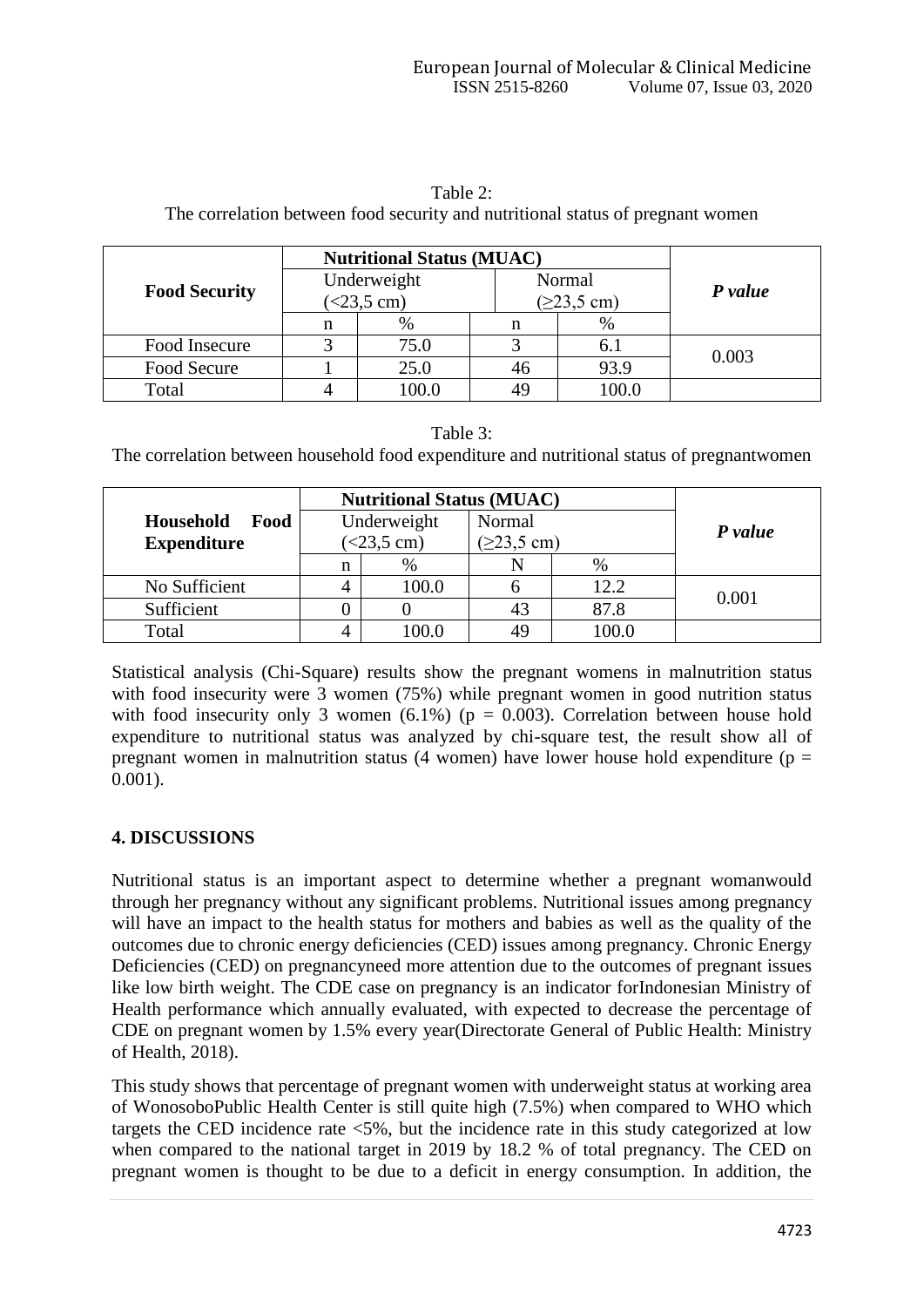activity of providing supplementary food (MT) for pregnant women with CED has also not reached the target.

Nutritional status on pregnancy can be measure by the value of Mid – Upper Arms Circumference (MUAC) pregnant woman's. The criteria of nutrition status by MUAC value were determined by underweight( $\leq$ 23.5 cm) and normal ( $\geq$ 23.5 cm). This study used 53 pregnant women as a sample with various characteristics of age and socioeconomic status. Bivariate analysis (Chi-Square test) shows pregnant women at underweight status (MUAC<23.5 cm) with insufficient household food expenditure were 4 people (100%) and pregnant women at normal nutritional status (MUAC >23.5 cm) with sufficient household food expenditure were 43 people ( 87.8%). The results of statistical analysis showed that there was a significant correlation between household food expenditure and nutritional status on pregnant women ( $p = 0.001$ ).

The other study to analyze economic determinant to impact the CED on pregnancy in West Papua, Indonesia was show same results ( $p = 0.029$ ). The study guessed low economic status affect the choice of food intake in pregnant womenso the essential nutrients during the pregnancy process cannot be fulfilled(Auliana et al., 2016). Another research with larger sample (670 samples) in Madagascar shows the socioeconomic (househhold size equal to or greater than 6) have significantly associated with malnutrition  $(AOR = 1.59 \t[1.04-3.42])$ ,  $p = 0.029$ )(Ravaoarisoa et al., 2018). How economic determinant impact nutrition statsu on pregnant women not only by houshold expenditure but it can rolled out by high the additional burden of pregnancy cost. (Gunarathne et al., 2020) in their study prove that here was a significant difference in monthly food cost between underweight and normal mothers (t  $=-1.774, P=0.076$ .

The analysis of food security status to nutritional status were using Chi-Square test, the results show the pregnant womens in underweight status with food insecurity were 3 women (75%) while pregnant women in normal nutrition status with food insecurity only 3 women  $(6.1\%)$  (p = 0.003). Pregnancy is a critical period during which maternal nutrient intake and nutritional status impact both the mother and the infant. A healthy diet has an important role in the birthweight and well-being of both the mother and the child(Napier et al., 2019).

Various factors play a role in a healthy pregnancy outcome, including good nutrition, appropriate supplementation, smoking habits, drug use, alcohol use and activity levels (Berthelsen et al., 2014). Foodinsecurityis an intractable problem in many countries, especially developed country. While social grants have brought a measure of poverty relief at household level, unaffordable diets were the root cause of food insecurity. The increasing consumption of cheaper, more available and preferred 'globalised' foods with high energy content and low nutritional content lead to malnutrition issues (Misselhorn & Hendriks, 2017). The correlation of food insecurity to poor nutrition status on pregnancy have been analyze in some studies. (Mastiholi et al., 2018) show there is dignificant correlation between food insecurity and anemia ( $p = 0.0001$ ). Evaluation on the studies show the recommended daily allowance and the actual intake of various macro and micronutrients showed that the diet was rich in carbohydrates and fats.However, the total protein, fibre and essential micronutrient intake was low.

## **5. CONCLUSION**

This study clearly shows that more food security and level of household food expenditure will affect on nutritional status of pregnant women.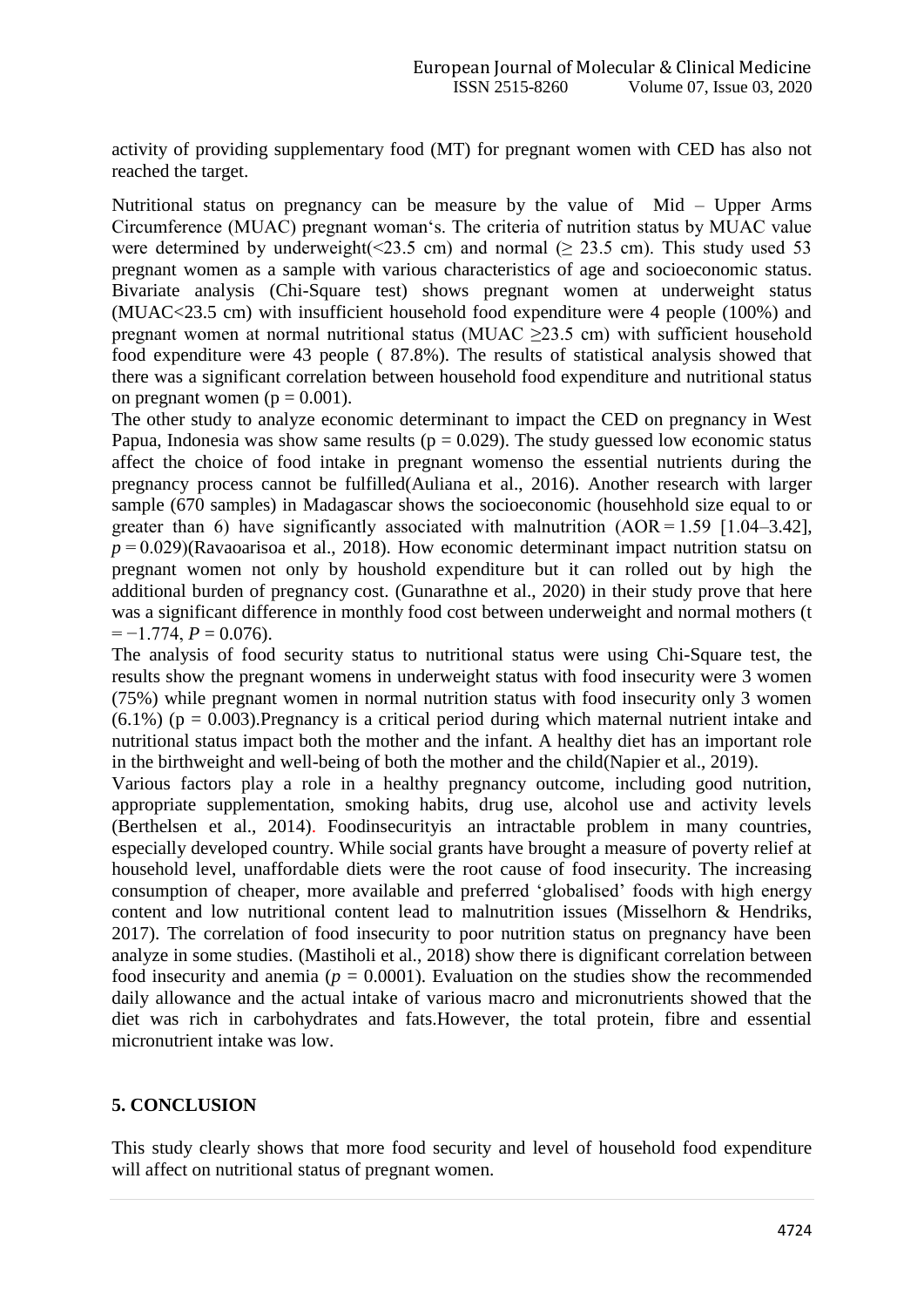### **6. REFERENCES**

- [1] Auliana, U., Iskari, N., & Tiurma, H. (2016). Hubungan Usia, Tingkat Pendidikan, Status Ekonomi, Pekerjaan, Dan Asupan Zat Gizi Makro Dengan Status Gizi Ibu Hamil Di Provinsi Papua Dan Papua Barat. *Nutrire Diaita*, *8*(April), 9–17.
- [2] Balitbangkes. (2019). *Hasil utama RISKESDAS 2018*.
- [3] Benson, T. (2005). Africa's food and nutrition security situation: where are we and how did we get here? *International Food Policy Research Institute.*
- [4] Berthelsen, R. M., Barkley, W. C., Oliver, P. M., McLymont, V., & Puckett, R. (2014). Academy of nutrition and dietetics: Revised 2014 standards of professional performance for registered dietitian nutritionists in management of food and nutrition systems. *Journal of the Academy of Nutrition and Dietetics*, *114*(7). https://doi.org/10.1016/j.jand.2014.03.017
- [5] BPS. (2019). *Rata*‑*Rata Pengeluaran per Kapita Sebulan Menurut Kelompok Barang (rupiah),2013-2018*. Badan Pusat Statistik. https://www.bps.go.id/statictable/2014/12/18/966/rata-rata-pengeluaran-per-kapitasebulan-menurut-kelompok-barang-rupiah-2013-2018.html
- [6] Depkes RI. (1994). *Pedomam Penggunaan Alat Ukur Lingkar Lengan Atas (LILA) pada Wanita Usia Subur*. Kementerian Kesehatan RI.
- [7] Directorate General of Public Health: Ministry of Health. (2018). *Laporan Kinerja Ditjen Kesehatan Masyarakat Tahun 2017*.
- [8] FAO, IFAD, UNICEF, WFP, & WHO. (2020). The State of Food Security and Nutrition in the World 2020. In *Transforming food systems for affordable healthy diets*. https://doi.org/https://doi.org/10.4060/ca9692en
- [9] FOA. (2006). *Food Security*.
- [10] Ghattas, H. (2014). *Food security and nutrition in the context of the nutrion transition*. FAO.
- [11] Gunarathne, S., Wickramasinghe, N., Agampodi, T., Prasanna, R., & Agampodi, S. (2020). Economic Status, Nutrition and Pregnancy Cost; A Vicious Cycle in Pregnancy. *Current Developments in Nutrition*, *4*(Supplement\_2), 996–996. https://doi.org/10.1093/cdn/nzaa054\_068
- [12] Mastiholi, S. C., Somannavar, M. S., Vernekar, S. S., Yogesh Kumar, S., Dhaded, S. M., Herekar, V. R., Lander, R. L., Hambidge, M. K., Krebs, N. F., & Goudar, S. S. (2018). Food insecurity and nutritional status of preconception women in a rural population of North Karnataka, India. *Reproductive Health*, *15*(Suppl 1). https://doi.org/10.1186/s12978-018-0535-2
- [13] McCarthy, J., & Maine, D. (1992). A Framework for Analyzing the Determinants of Maternal Mortality. *Studies in Family Planning*, *23*(1), 23. https://doi.org/10.2307/1966825
- [14] Misselhorn, A., & Hendriks, S. L. (2017). A systematic review of sub-national food insecurity research in South Africa: Missed opportunities for policy insights. *PLOS ONE*, *12*(8), e0182399. https://doi.org/10.1371/journal.pone.0182399
- [15] Napier, C., Warriner, K., Sibiya, M. N., & Reddy, P. (2019). Nutritional status and dietary diversity of pregnant women in rural kwazulu-natal, south africa. *Health SA Gesondheid*, *24*. https://doi.org/10.4102/hsag.v24i0.1114
- [16] Nurdini, E. D., & Mahmudiono, T. (2020). Hubungan status ketahanan pangan rumah tangga dengan anemia pada ibu hamil (Studi di Desa Bektiharjo Kecamatan